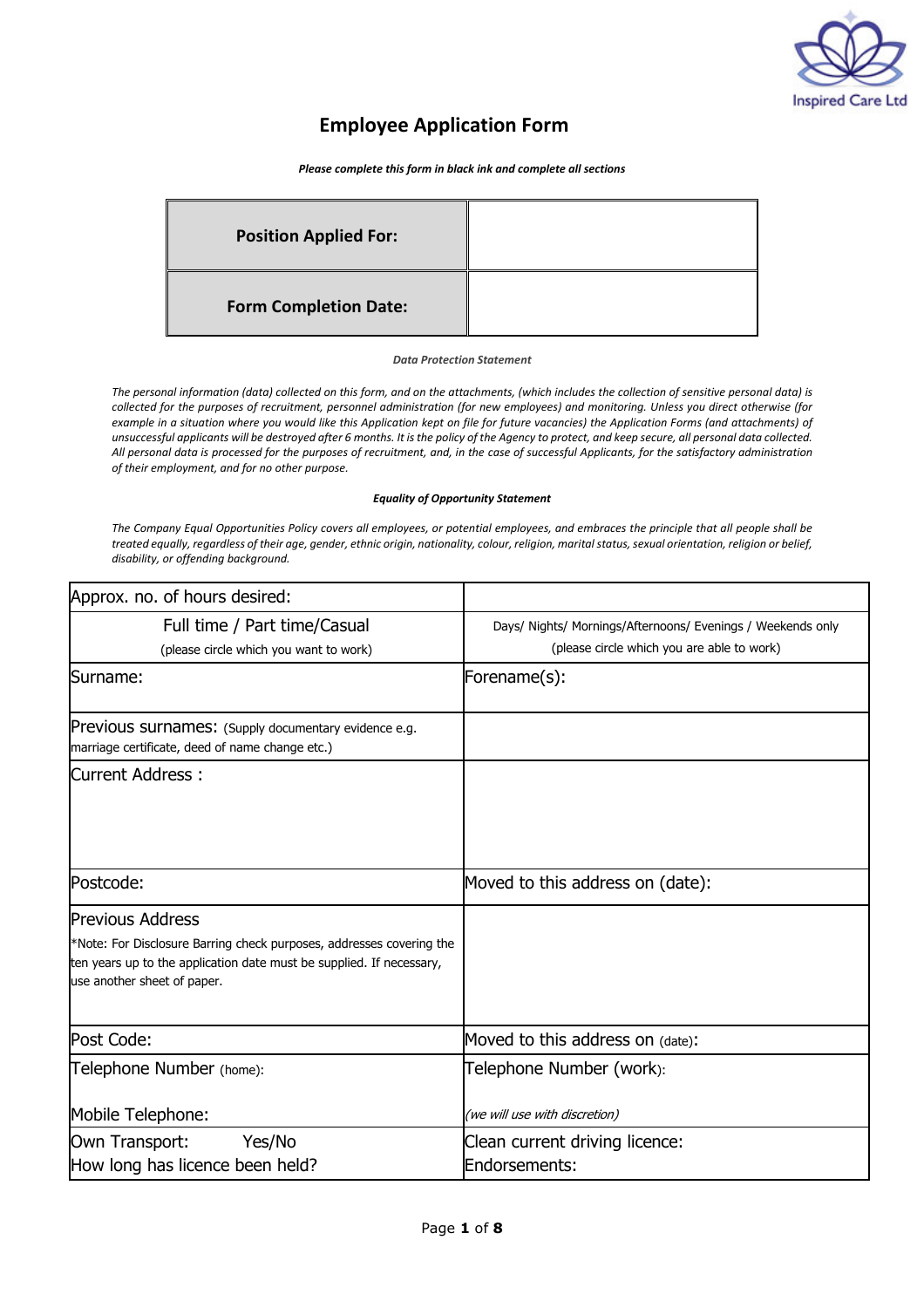

| <b>Education</b>          |                  |                                                           |
|---------------------------|------------------|-----------------------------------------------------------|
| School/College/University |                  | Examinations Passed/Qualifications gained                 |
|                           |                  | Please supply copies of certificates                      |
|                           |                  |                                                           |
|                           |                  |                                                           |
|                           |                  |                                                           |
|                           |                  | <b>Training History/Professional Status</b>               |
| Date of Graduation/       | Location/Details | <b>Notes</b>                                              |
| Qualification             |                  | Please supply copies of certificates / membership details |
|                           |                  |                                                           |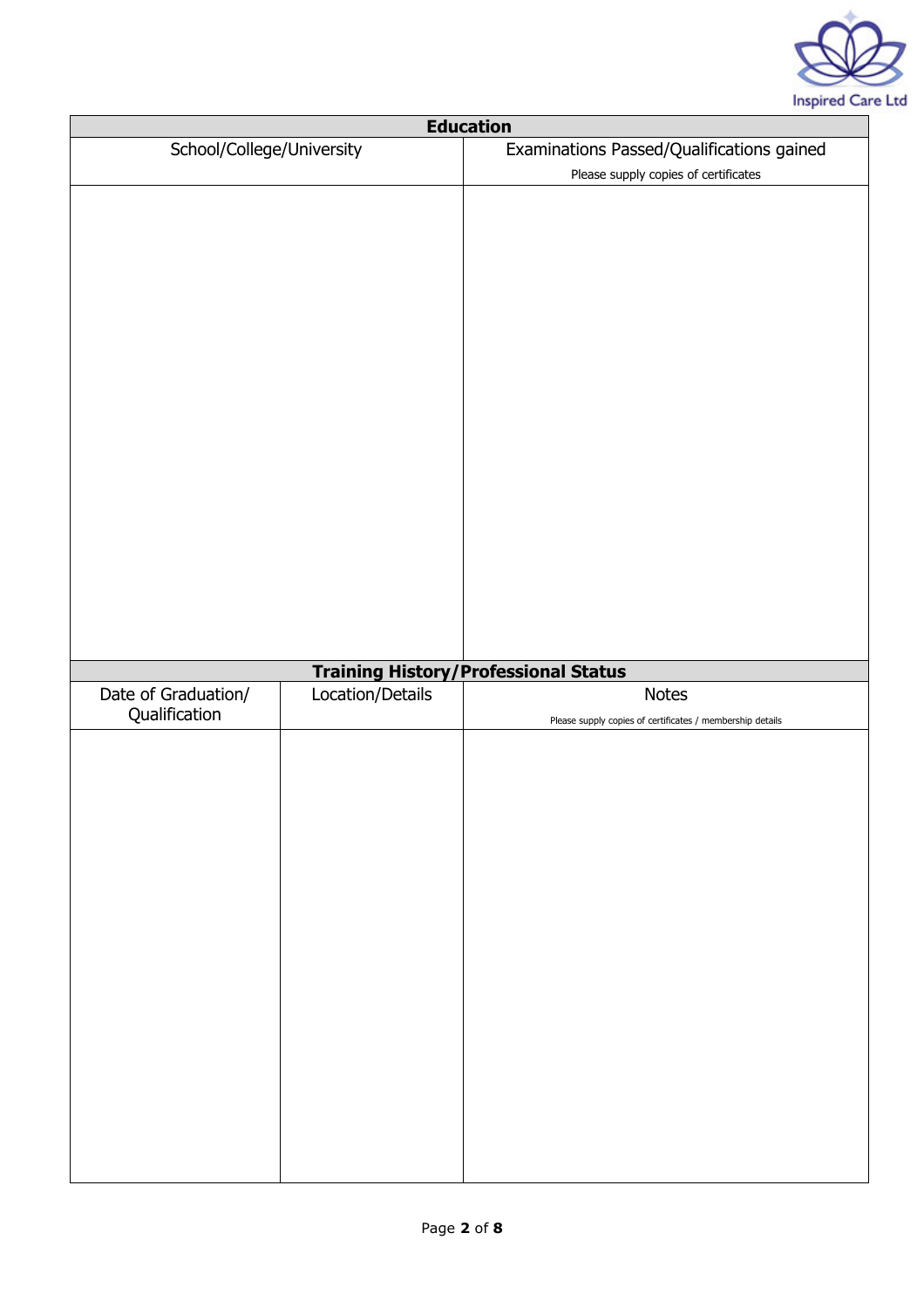

| <b>Short Courses Attended</b> |                 |
|-------------------------------|-----------------|
| <b>Subjects</b>               | <b>Location</b> |
|                               |                 |
|                               |                 |
|                               |                 |
|                               |                 |
|                               |                 |
|                               |                 |
|                               |                 |
|                               |                 |
|                               |                 |
|                               |                 |
|                               |                 |

| <b>Employment History</b><br>Current/last first. Must cover the whole of your working life to date. State the reasons for any breaks in employment. Use a<br>separate attached sheet if required; please sign that sheet(s). |  |  |
|------------------------------------------------------------------------------------------------------------------------------------------------------------------------------------------------------------------------------|--|--|
| Name and address of your most<br>recent/last Employer:                                                                                                                                                                       |  |  |
| Date employed:                                                                                                                                                                                                               |  |  |
| Nature of business:                                                                                                                                                                                                          |  |  |
| Position held and reason for<br>leaving:                                                                                                                                                                                     |  |  |
| Name and address of Employer<br>prior to the employer listed<br>above:                                                                                                                                                       |  |  |
| Date employed:                                                                                                                                                                                                               |  |  |
| Nature of business:                                                                                                                                                                                                          |  |  |
| Position held and reason for<br>leaving:                                                                                                                                                                                     |  |  |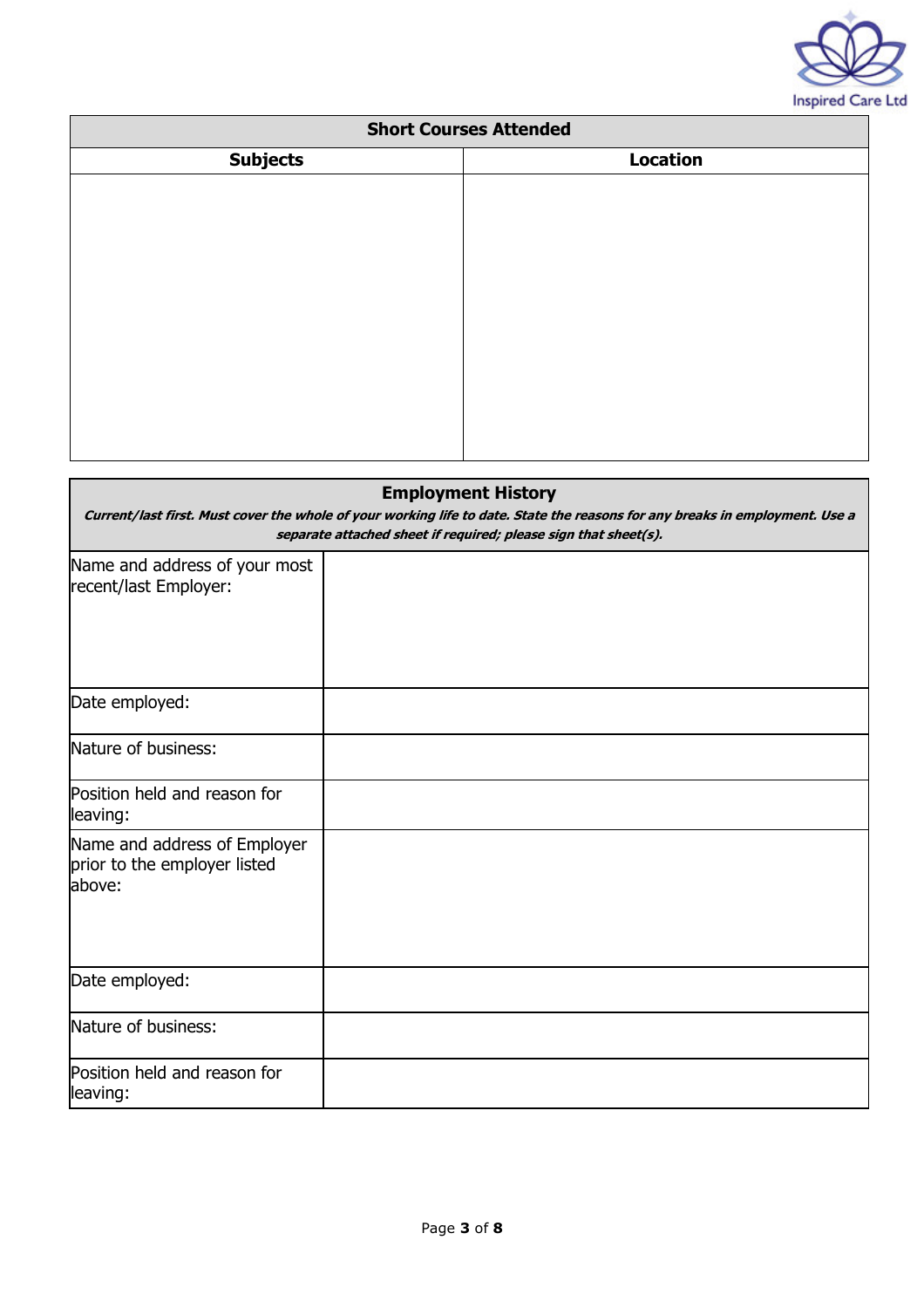

| Name and address of Employer<br>prior to the employer listed<br>above: |                                                                                                                                                                                                   |  |
|------------------------------------------------------------------------|---------------------------------------------------------------------------------------------------------------------------------------------------------------------------------------------------|--|
| Date employed:                                                         |                                                                                                                                                                                                   |  |
| Nature of business:                                                    |                                                                                                                                                                                                   |  |
| Position held and reason for<br>leaving:                               |                                                                                                                                                                                                   |  |
| Other roles (use additional sheet)                                     |                                                                                                                                                                                                   |  |
|                                                                        |                                                                                                                                                                                                   |  |
|                                                                        |                                                                                                                                                                                                   |  |
|                                                                        |                                                                                                                                                                                                   |  |
|                                                                        | Please give details of relevant experience. This may be taken from the work situation, voluntary work, charity or your own<br>home. Please use separate sheet if insufficient space is available. |  |

# **Health Details**

| Do you have any mental or physical disability or illness (currently or recurring) which is relevant to the<br>post for which you are applying? |
|------------------------------------------------------------------------------------------------------------------------------------------------|
| Yes / No                                                                                                                                       |

If yes, please give details:

What adjustments (if any) need to be made to the working environment to accommodate your disability?

Please give details of all absences from work in the last 12 months, except holidays:

Please give details of any illnesses/accidents/injuries in the last 2 years: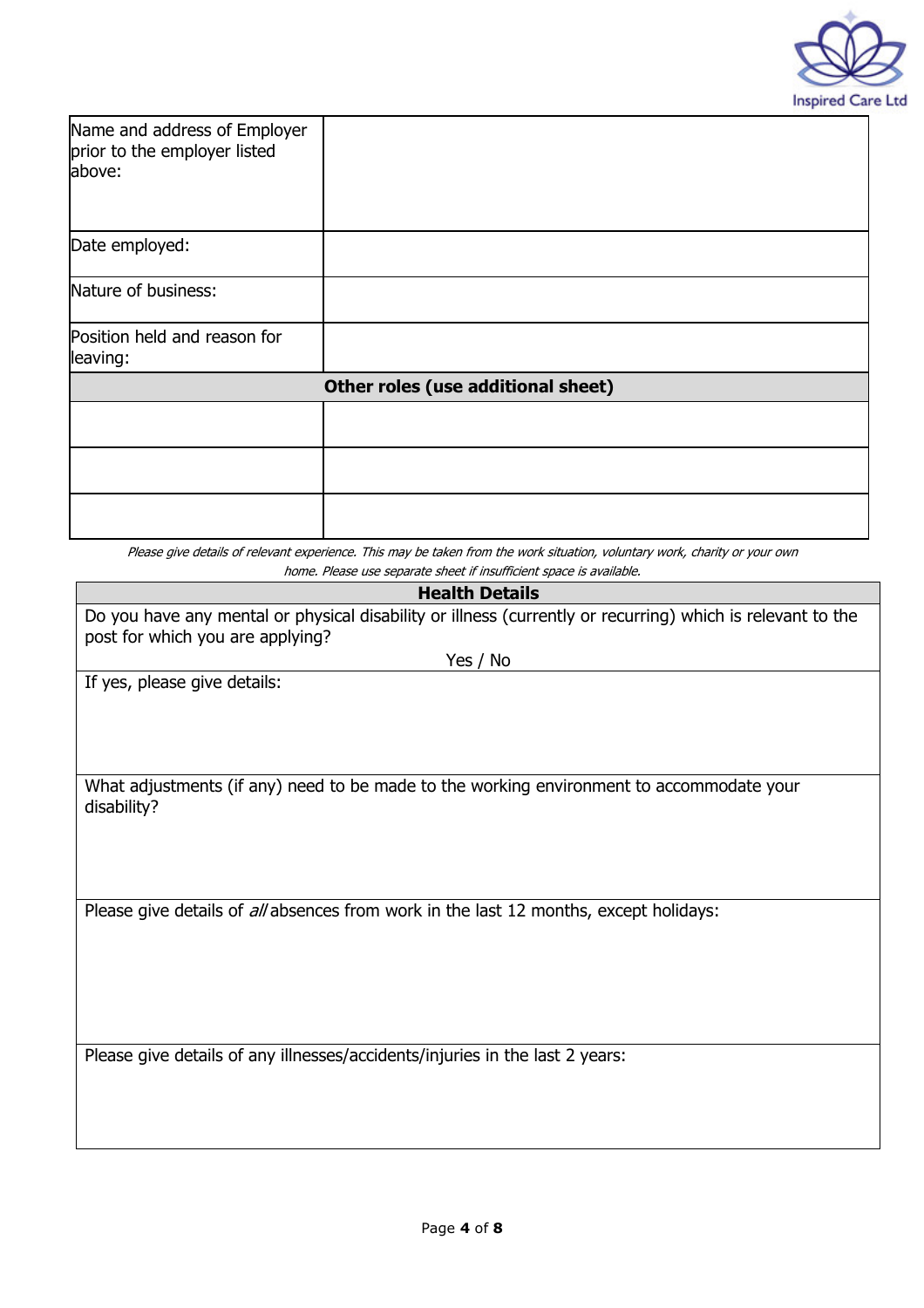

| GP's Name |                                                         |
|-----------|---------------------------------------------------------|
| Tel No    |                                                         |
| Address   |                                                         |
|           | (Your GP will not be contacted without your permission) |

| <b>Next of Kin</b> |  |
|--------------------|--|
| Full Name:         |  |
| Relationship:      |  |
| Tel No:            |  |
| Address:           |  |

| <b>Identity Details</b>                                                                                                                                                                                                                                                 |                                                 |  |
|-------------------------------------------------------------------------------------------------------------------------------------------------------------------------------------------------------------------------------------------------------------------------|-------------------------------------------------|--|
| Nursing and Midwifery Council PIN number:                                                                                                                                                                                                                               | (Nurses only)                                   |  |
| National Insurance Number:                                                                                                                                                                                                                                              | (all applicants)                                |  |
|                                                                                                                                                                                                                                                                         | <b>Capacity To Work In The UK</b>               |  |
| Under Section 8 of the Asylum and Immigration Act 1996 it is a criminal offence to employ a person<br>aged 16 or over who is subject to immigration control unless:                                                                                                     |                                                 |  |
| That person has current and valid permission to be in the United Kingdom and that permission<br>does not prevent him or her from taking the job in question; or<br>The person comes into a category specified by the Home Secretary where such employment is<br>allowed |                                                 |  |
| Any employment offered will be subject to the successful applicant producing appropriate evidence that<br>the Asylum and Immigration Act is not being contravened.                                                                                                      |                                                 |  |
| Are you eligible to work in the UK? Yes $\Box$                                                                                                                                                                                                                          | Please $\sqrt{ }$ as appropriate<br>$No$ $\Box$ |  |

| Are there any restrictions to your residence in the | Yes / No                |
|-----------------------------------------------------|-------------------------|
| UK which might affect your right to take up         | (delete as appropriate) |
| employment in the UK?                               |                         |
| If yes, please provide details:                     |                         |
|                                                     |                         |
|                                                     |                         |
| If you are successful in the application, would     | Yes / No                |
| you require a work permit prior to taking up        | (delete as appropriate) |
| employment?                                         |                         |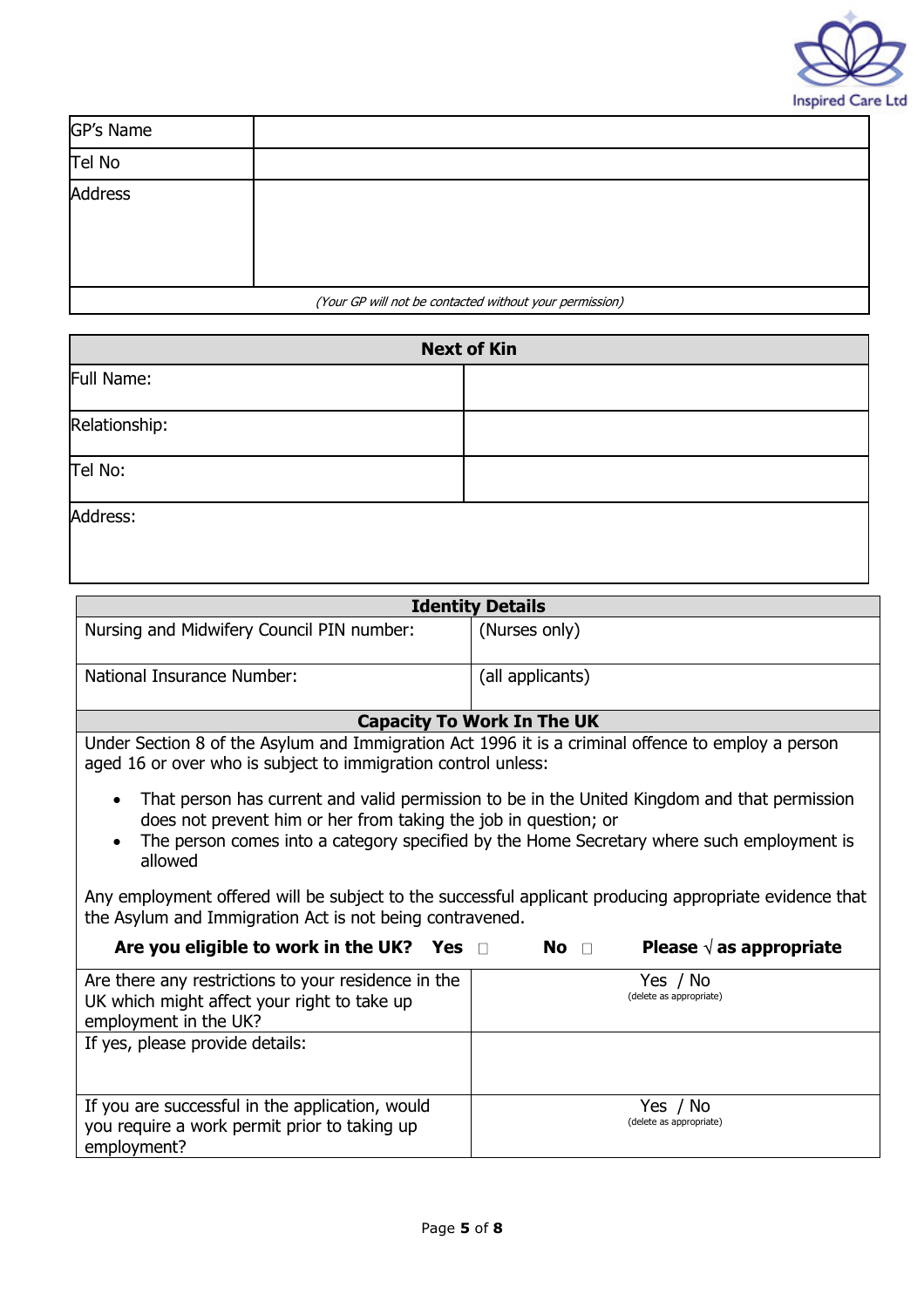

#### **Rehabilitation of Offenders Act**

As a general rule, no-one need answer questions about spent convictions. However this general rule does not apply to specified professions, employments and occupations. By virtue of the Rehabilitation of Offenders Act 1974 (Exceptions) (Amendment) Orders, the exemption rule does not apply to:

- a) any employment or other work which is concerned with the provision of health services and which is of such a kind as to enable the holder of that employment or the person engaged in that work to have access to persons in receipt of such services in the course of his normal duties, or
- b) any employment or other work which is concerned with the provision of care services to vulnerable adults and which is of such a kind as to enable the holder of that employment or the person engaged in that work to have access to vulnerable adults in receipt of such services in the course of his normal duties

One or both of the above apply to work with Inspired Care Ltd, and covers all occupations.

You are therefore requested to provide details of all convictions, including those which would otherwise be considered as "spent". All employment applications will be considered carefully, and the disclosure of a conviction does not imply that this employment application will be rejected.

#### **Records will be checked via the Disclosure Barring service procedures**

#### **I have no convictions D I have convictions (see Note below) D Please** √ **as appropriate**

To protect the confidentiality of this information, please detail convictions on a separate sheet of paper. Place it in a sealed envelope with your name clearly visible, and headed "Private and Confidential – Criminal Convictions" and attach this to your completed Application Form.

|                                                    | <b>Referees</b>                                                                                                                                   |
|----------------------------------------------------|---------------------------------------------------------------------------------------------------------------------------------------------------|
|                                                    | You must provide references from your two most recent employers. All will be contacted, therefore please inform the referees of the fact that you |
|                                                    | have used their name. If you are unable to provide the required references, please discuss the matter with us. Current or most recent Employer    |
| Name:                                              |                                                                                                                                                   |
| Address:                                           |                                                                                                                                                   |
|                                                    |                                                                                                                                                   |
|                                                    |                                                                                                                                                   |
|                                                    |                                                                                                                                                   |
| Post Code                                          |                                                                                                                                                   |
|                                                    |                                                                                                                                                   |
| Tel No:                                            |                                                                                                                                                   |
| Job title                                          |                                                                                                                                                   |
| May we contact the above person now? Yes<br>$\Box$ | Please $\sqrt{ }$ as appropriate<br>No<br>$\Box$                                                                                                  |
| Name:                                              |                                                                                                                                                   |
| Address:                                           |                                                                                                                                                   |
|                                                    |                                                                                                                                                   |
|                                                    |                                                                                                                                                   |
|                                                    |                                                                                                                                                   |
|                                                    |                                                                                                                                                   |
| Post Code                                          |                                                                                                                                                   |
| Tel No:                                            |                                                                                                                                                   |
| Job title                                          |                                                                                                                                                   |
| May we contact the above person now? Yes<br>$\Box$ | Please $\sqrt{ }$ as appropriate<br>No<br>$\Box$                                                                                                  |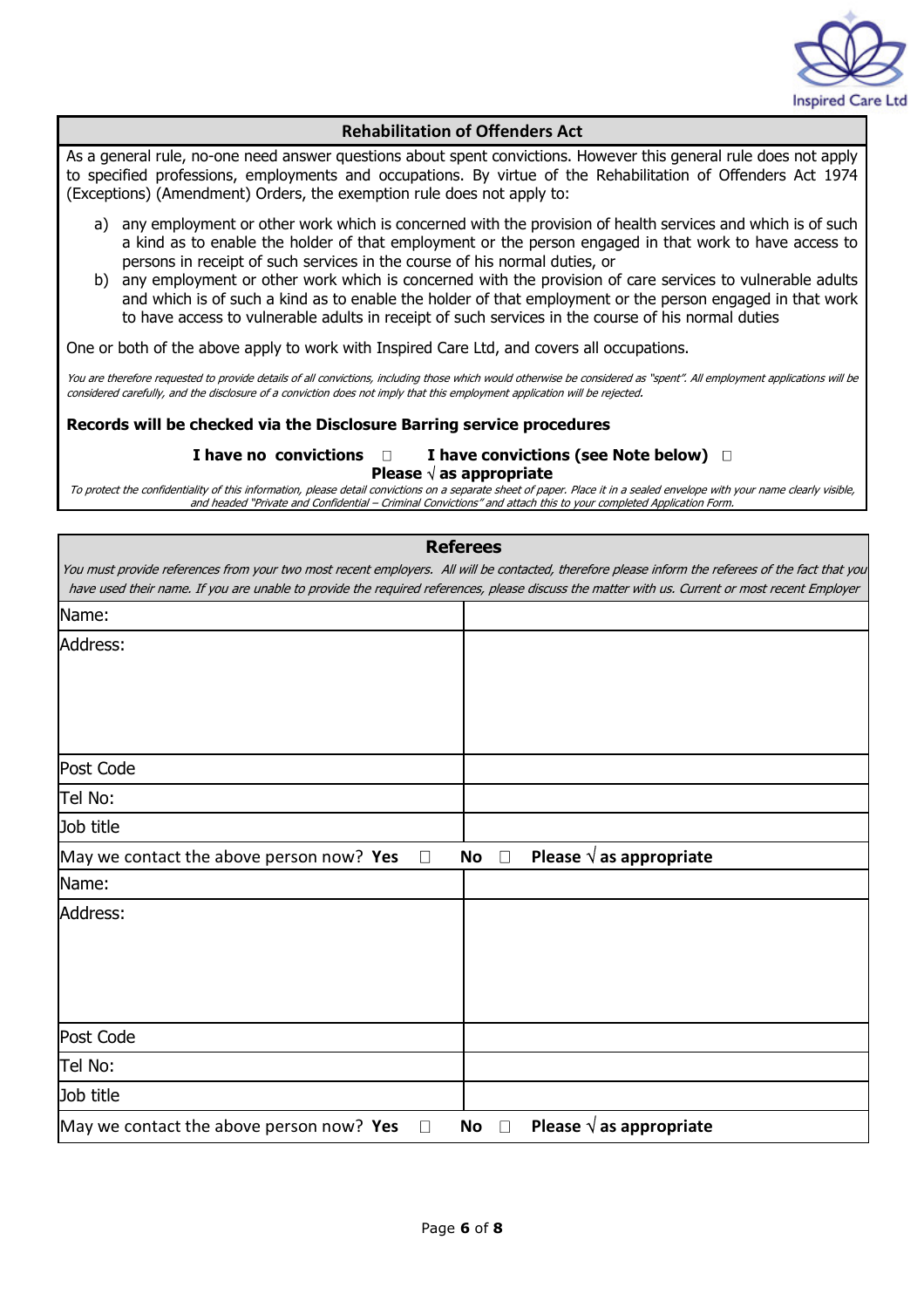

#### **Personal Declaration**

#### **I declare that to the best of my knowledge the above information, and that submitted in any accompanying documents, is correct, and**

- I give permission for any enquiries that need to be made to confirm such matters as qualifications, experience and dates of employment, and for the release by other people or organisations of such information as may be necessary for that purpose.
- I give permission for the processing of the personal data contained in this form for employment purposes.
- I understand that any false or misleading information could result in my application not being processed.

**Signed Date** 

Once completed please return this form to;

## **Inspired Care Limited Azure Business Centre 1-3 High Street Newburm Newcastle NE15 8LN**

| For Administration Team Use Only     |  |                 |  |
|--------------------------------------|--|-----------------|--|
|                                      |  | <b>Initials</b> |  |
| <b>Date Application received</b>     |  |                 |  |
| <b>Date Application acknowledged</b> |  |                 |  |
| <b>Initial Decision</b>              |  |                 |  |
| <b>Date Applicant informed</b>       |  |                 |  |
| Date(s) of Interview                 |  |                 |  |
| <b>Decision</b>                      |  |                 |  |